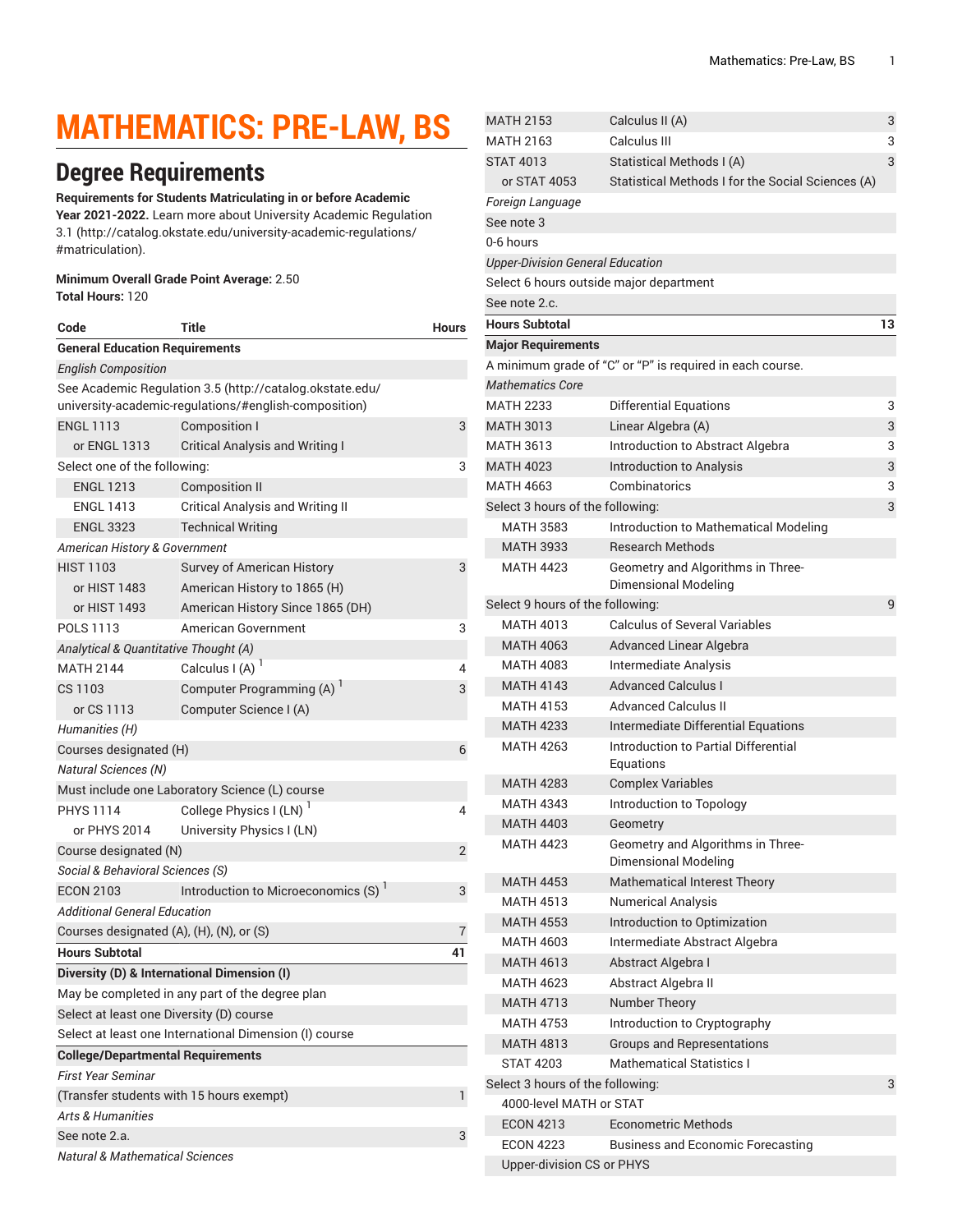| Pre-Law Preparation <sup>2</sup>                                   |                                                                     |     |
|--------------------------------------------------------------------|---------------------------------------------------------------------|-----|
| <b>ACCT 2003</b>                                                   | Survey of Accounting                                                | 3   |
| <b>ENGL 3323</b>                                                   | <b>Technical Writing</b>                                            | 3   |
| <b>SPCH 3733</b>                                                   | Elements of Persuasion (S)                                          | 3   |
|                                                                    | Select 9 hours, including 6 upper division hours, of the following: | 9   |
| AGEC 3713                                                          | <b>Agricultural Law</b>                                             |     |
| <b>ECON 2203</b>                                                   | Introduction to Macroeconomics                                      |     |
| <b>ECON 3113</b>                                                   | Intermediate Microeconomics                                         |     |
| <b>ECON 3123</b>                                                   | Intermediate Macroeconomics                                         |     |
| <b>ECON 3213</b>                                                   | Game Theory and Experimental Economics                              |     |
| <b>ECON 3313</b>                                                   | Money and Banking                                                   |     |
| <b>ECON 3423</b>                                                   | <b>Public Finance</b>                                               |     |
| <b>ECON 3823</b>                                                   | American Economic History (S)                                       |     |
| <b>ENGR 4113</b>                                                   | Intellectual Property Law for Technical                             |     |
| FIN 3113                                                           | Professionals (S)<br>Finance                                        |     |
|                                                                    |                                                                     |     |
| <b>HIST 4513</b>                                                   | American Economic History (S)                                       |     |
| <b>HONR 2013</b>                                                   | Honors Law and Legal Institutions (S)                               |     |
| LSB 3213                                                           | Legal and Regulatory Environment of<br><b>Business</b>              |     |
| <b>MGMT 3013</b>                                                   | Fundamentals of Management (S) <sup>3</sup>                         |     |
| <b>MKTG 3213</b>                                                   | Marketing (S) <sup>3</sup>                                          |     |
| PHII 3413                                                          | Ethical Theory (H)                                                  |     |
| <b>PHIL 3843</b>                                                   | Philosophy of Law (H)                                               |     |
| <b>POLS 2023</b>                                                   | The Individual And The Law                                          |     |
| <b>POLS 3983</b>                                                   | Courts and Judicial Process (S)                                     |     |
| POLS 3993                                                          | Legal Research And Analysis                                         |     |
| <b>POLS 4963</b>                                                   | U.S. Constitution: Civil Rights and Civil<br>Liberties              |     |
| POLS 4973                                                          | U.S. Constitution: Separation of Powers                             |     |
| <b>PSYC 4143</b>                                                   | Psychology and Law                                                  |     |
| SOC 4033                                                           | <b>Comparative Perspectives of Criminal</b><br>Justice Systems (IS) |     |
| SOC 4313                                                           | Sociology of Law                                                    |     |
| <b>Hours Subtotal</b>                                              |                                                                     | 48  |
| <b>Electives</b>                                                   |                                                                     |     |
| Select 18 hours <sup>2</sup>                                       |                                                                     | 18  |
|                                                                    | May need to include 6 hours of a foreign language. See note 3       |     |
|                                                                    | May need to include 6 hours upper-division general education        |     |
| outside major department (see note 2.c.)                           |                                                                     |     |
| place directly into MATH 2144.                                     | MATH 1513 and MATH 1813 required for students who do not            |     |
| Recommended courses:                                               |                                                                     |     |
| <b>PSYC 1113</b>                                                   | Introductory Psychology (S)                                         |     |
| SOC 1113                                                           | Introductory Sociology (S)                                          |     |
| <b>SPCH 2713</b>                                                   | Introduction to Speech Communication (S)                            |     |
| See http://preprofessional.okstate.edu for additional information. |                                                                     |     |
| <b>Hours Subtotal</b>                                              |                                                                     | 18  |
| <b>Total Hours</b>                                                 |                                                                     | 120 |

1 College and Departmental Requirements that may be used to meet General Education Requirements.

 $2^2$  With departmental approval, up to 30 hours from an accredited doctoral law program may be substituted for these areas.

3 These courses should be selected when including pre-MBA preparation.

## **Other Requirements**

- See the College of Arts and Sciences Requirements.
- Minimum 2.50 GPA in all required MATH courses.
- **Upper-Division Credit:** Total hours must include at least 40 hours in courses numbered 3000 or above.
- **Hours in One Department:** For B.A. and B.S. degrees, no more than 54 hours in one department may be applied to degree requirements.

### **College of Arts and Sciences Requirements**

#### 1. **General Education Requirements**

No more than two courses (or eight hours) from [the major](http://catalog.okstate.edu/college-arts-sciences-major-departments/) [department](http://catalog.okstate.edu/college-arts-sciences-major-departments/) ([http://catalog.okstate.edu/college-arts-sciences-major](http://catalog.okstate.edu/college-arts-sciences-major-departments/)[departments/\)](http://catalog.okstate.edu/college-arts-sciences-major-departments/) may be used to meet General Education and College and Departmental Requirements. The General Education required English Composition, required U.S. History, required American Government, one required MATH or STAT course, and required foreign language for B.A. degrees do not count against the two-course maximum.

### 2. **A&S College/Departmental Requirements**

- a. Arts and Humanities are defined as any course carrying an (H) designation or courses from AMST, ART, DANC, ENGL (except ENGL 3323 Technical Writing) HIST, MUSI, PHIL (except PHIL 1313 Logic and Critical Thinking (A), PHIL 3003 Symbolic Logic (A) and PHIL 4003 Mathematical Logic and Computability), REL, TH, and foreign languages.
- b. Natural and Mathematical Sciences are defined as any course from the following prefixes: ASTR, BIOC, BIOL, CHEM, CS (except CS 4883 Social Issues in Computing), GEOL, MATH, MICR, PBIO, PHYS, and STAT; or courses from other departments that carry an (A) or (N) general education designation.
- c. The required six hours of upper-division General Education may not include courses from the student's major department. This requirement may be satisfied by courses also used to satisfy any part of a student's degree program (i.e., in General Education, College Departmental Requirements, Major Requirements or Electives).
- d. Non-Western Studies Requirement for B.A. and B.F.A.; One 3-hour course in Non-Western Studies (N.W.). This requirement may be satisfied by courses also used to satisfy any part of a student's degree program (i.e., in General Education, College Departmental Requirements, Major Requirements or Electives).
- e. The College of Arts & Sciences requires a minimum 2.0 GPA in all major requirements and a minimum 2.0 GPA in all major-prefix courses applied to the degree.

### 3. **Foreign Language Proficiency**

a. The foreign language requirement for the B.A. may be satisfied by 9 hours college credit in the same language, which must include 3 hours at the 2000-level, or equivalent proficiency (e.g., passing an advanced standing examination; TOEFL exam; presenting a high school transcript which demonstrates the high school was primarily conducted in a language other than English; etc.). Computer Science courses may not be used to satisfy this requirement. Currently Arabic and Mvskoke are not offered at the 2000-level at OSU.